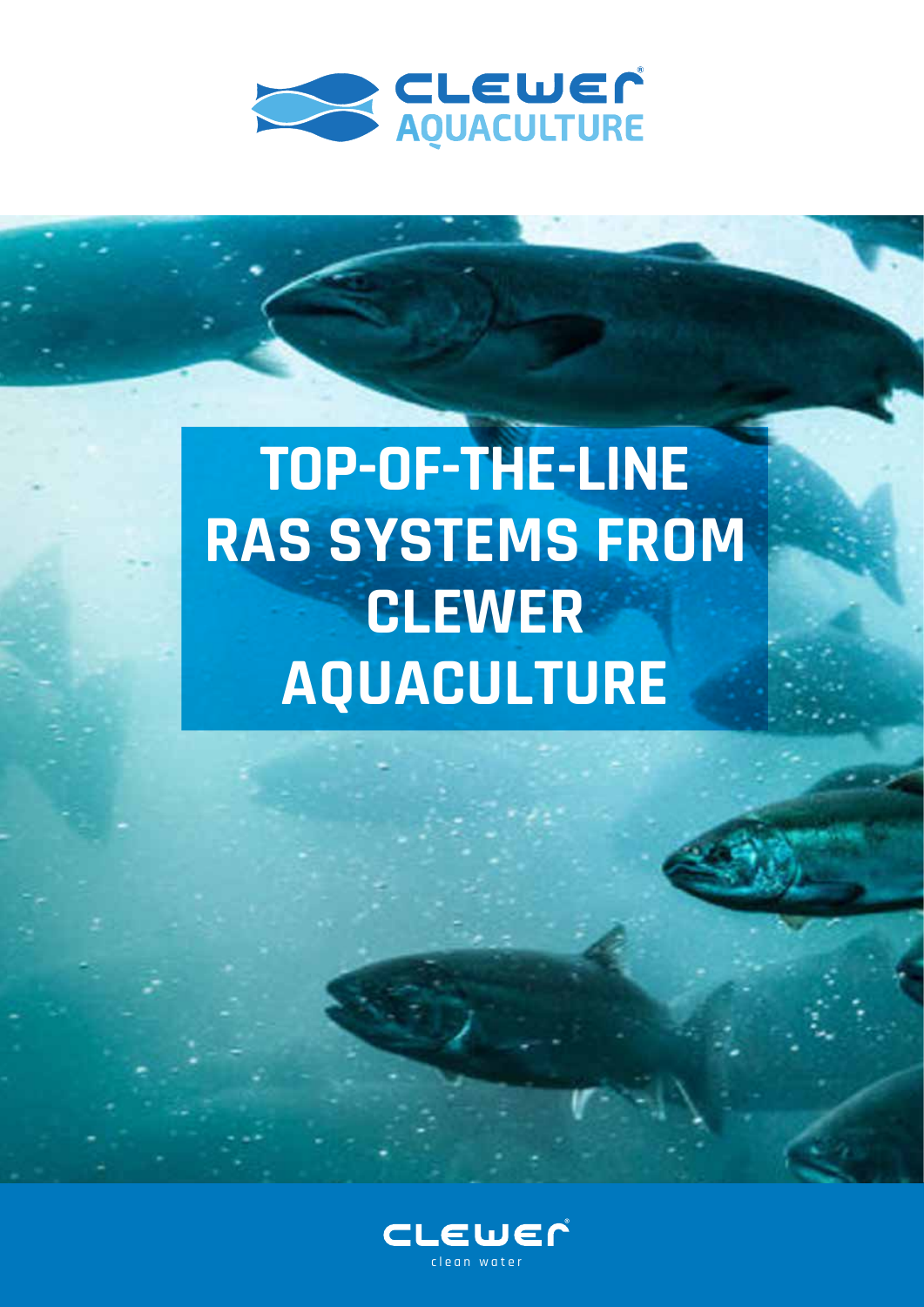clean water



firm risk management.

**COLD WATER SPECIES |** 8-12 °C **|** F.ex. arctic char



**MEDIUM TEMPERATURE SPECIES |** 12-18 °C **|** F.ex. rainbow trout



**WARM WATER SPECIES |** 24-28 °C **|** F.ex. catfish



**We also sell equipment from experienced producers** - UV, ozone, drumfilters, fish pumps, graders etc.

**MODULES FOR AQUACULTURE** 

modules include broodstock, hatchery and fingerling production if needed.



## **LABORATORY SCALE MODULES**

RAS for research units and university laboratories Different temperature options



**TRAINING AND COURSES** tailored aquacultural education practical "hands on" courses in fish farms

## **RAS Modules and special options**

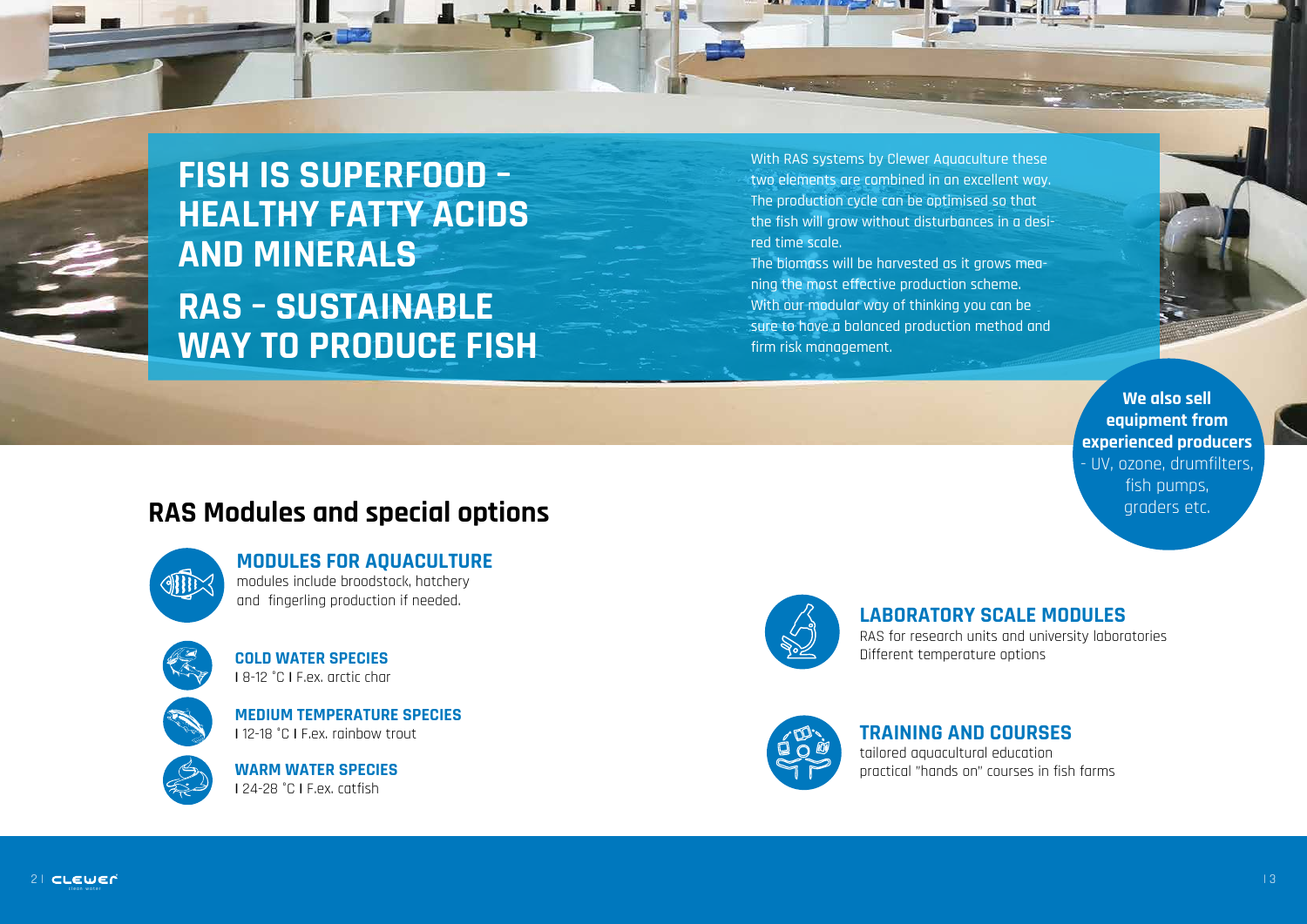





# What is RAS?

The recirculating aquaculture system (RAS) is based on the fact that the water can be used several times when it is purified in the system. The ammonium fish excretes is very toxic and it accumulates in the system, but with biofilters it can be turned into less harmful forms. The process is called nitrification. The nitrifying bacteria transform ammonium into nitrites and further nitrate, which is not that toxic. This process is aerobic. To tolerate the accumulating nitrate levels the water can either be changed in appropriate flowrate or use another biological process, denitrification. In denitrification process the bacteria transform nitrate into nitrogen gas, which can be released in air. Thus the amount of water needed for production can be really small, only around 1 % compared to the amount needed in traditional flow-through systems.

## **Sizing through modules**

- minimize the risks
- maximize flexibility
- correct dimensioning
- perfectly running equipment
- timing possibilities – several yearly cycles • precise calculations for production
- 3 temperature windows
- options also for
- laboratory scale
- training and course possibilities

# What is included in the systems?

Our systems are built in modules – all the equipment needed are organized into one functional system. The modules include both the tanks and water management systems with biofilters, drum filters, settlers, UV, oxygenating units, ozone etc. All the modules are tailormade for certain fish species and unique production environment. The system is easily scalable with modules. Our principle is to emphasize the risk management and the flexibility – we rather make more separate units instead of few big ones to maintain these key elements.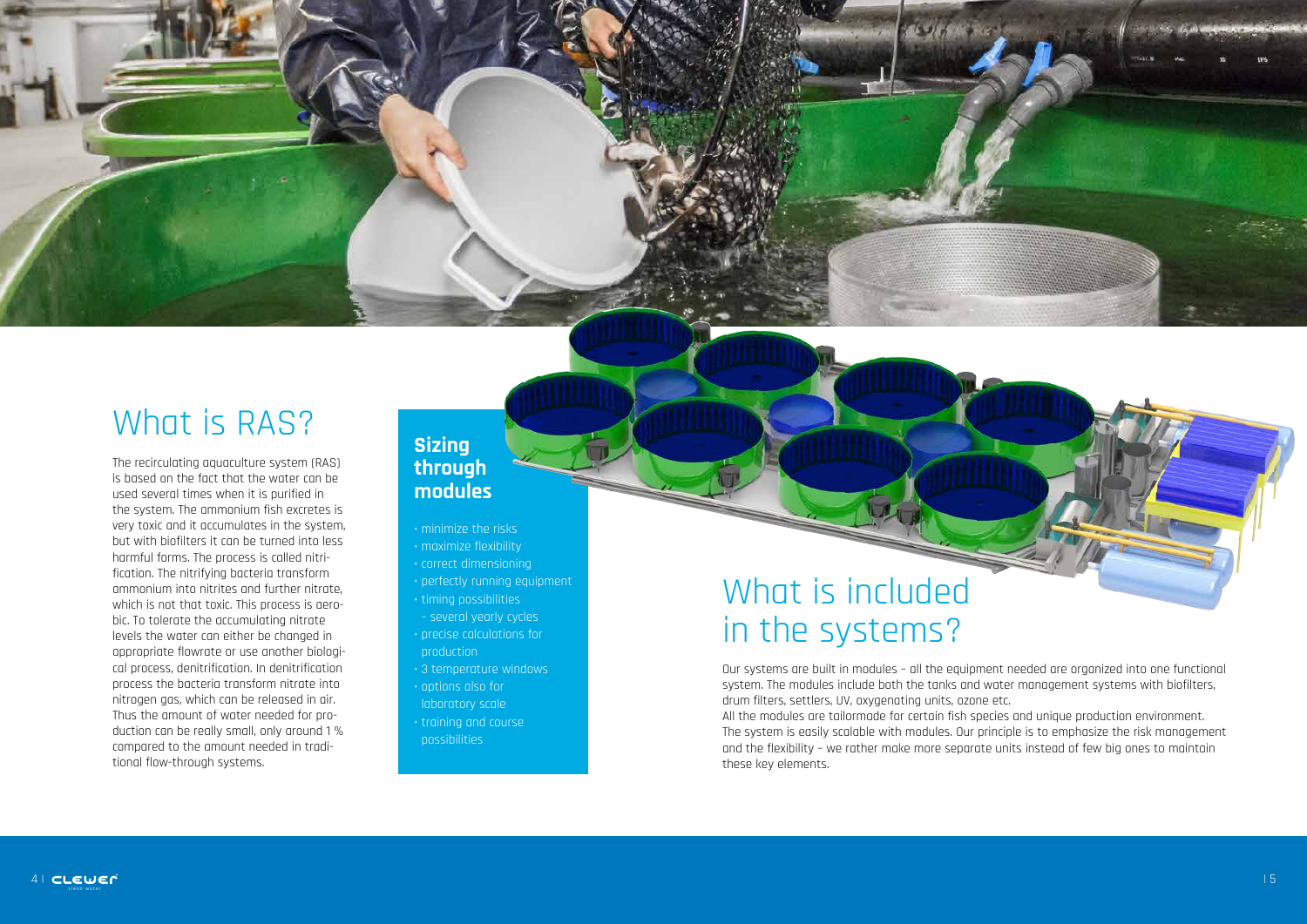

# The heart of every solution is the patented ROTATING BED BIOFILM REACTOR (RBBR)

The carrier elements provide optimal surface for biofilm growth.

> The round shape of the RBBR makes it easier to rotate the carrier mass, allowing carrier filling ratios up to 90% and reduced costs for air blowing

Air is blown into the bioreactor to make the carrier rotate. The circular shape of the reactor ensures that the whole carrier mass is moving, leaving no dead zones or excess biomass inside the reactor.

RBBR technology can be used in a wide range of water treatment systems. Currently the RBBR is utilized in municipal and industrial wastewater treatment, car washes and recirculating aquaculture systems (RAS).

The water cleaning takes place on the surface of the carrier, where a stable biofilm is formed.

# RBBR provides many benefits:

- l Self-cleaning and practically maintenance-free
- $\bullet$  No dead zones or accumulation of excess biomass inside the reactor
- l High carrier filling ratio (up to 90%)
- $\bullet$  Different RBBR sizes (1, 4, 10, 20 $\text{m}^3$  are the standard sizes, up to 100 $\text{m}^3$  possible)
- $\bullet$  Modular and scalable
- l Easy to transport, no costs for oversized transport
- l Easy to install, no need for underground piping
- l Low head loss
- l Closed process is hygienic, safe and odour-free
- l Long life-cycle, up to 20 years

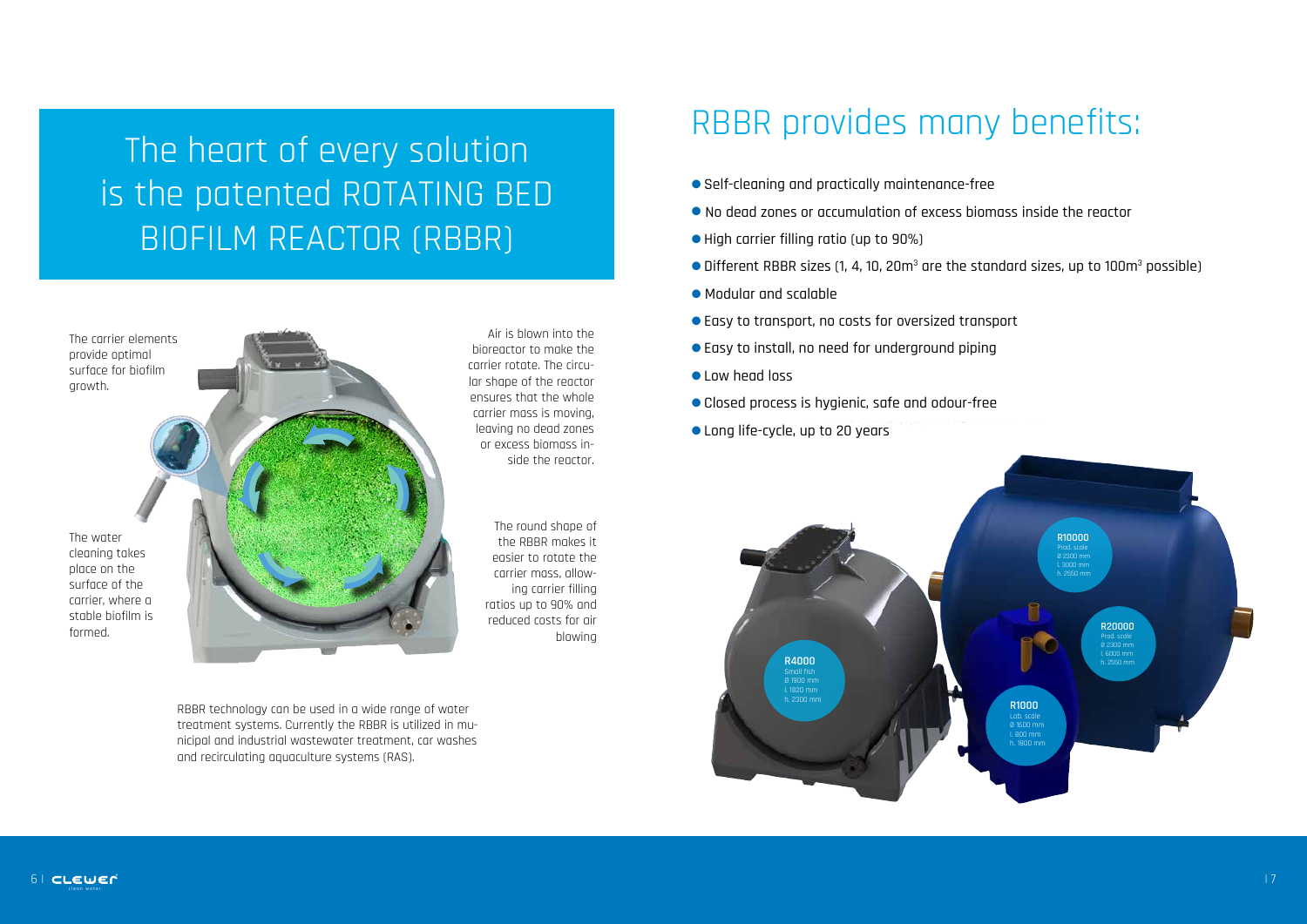

## **WATER**

· fresh water · new water needed 26-35 l/s

## **BUILDING**

 $\cdot$  area required for the building 4 576 m<sup>2</sup> · rearing water volume 5 192 m3

## Module 1 000 000kg

Maintenance-free, reliable and patented RBBR bioreactors Yearly production f. ex. rainbow trout 400 g, 16 000 kg weekly output (head-on & gutted)

- fresh water
- new water needed 3-5 l/s
- $\cdot$  area required for the building 1540 m<sup>2</sup>
- $\cdot$  rearing water volume 1 228 m<sup>3</sup>

Maintenance-free, reliable and patented RBBR bioreactors Yearly production f. ex. rainbow trout 2.2 kg, 1 900 kg weekly output (head-on & gutted).

Maintenance-free, reliable and patented RBBR bioreactors Yearly production f. ex. rainbow trout 400 g, 5 200 kg weekly output (head-on & gutted)

### **WATER**

- · fresh water
- · new water needed 8-12 l/s

 $\cdot$  area required for the building 2 354 m<sup>2</sup>  $\cdot$  rearing water volume 1876 m<sup>3</sup>

### **WATER**

### **BUILDING**

## **BUILDING**

## Module 120 000kg

## Module 320 000kg

Sizing through modules - minimize the risks, maximize the flexibility.

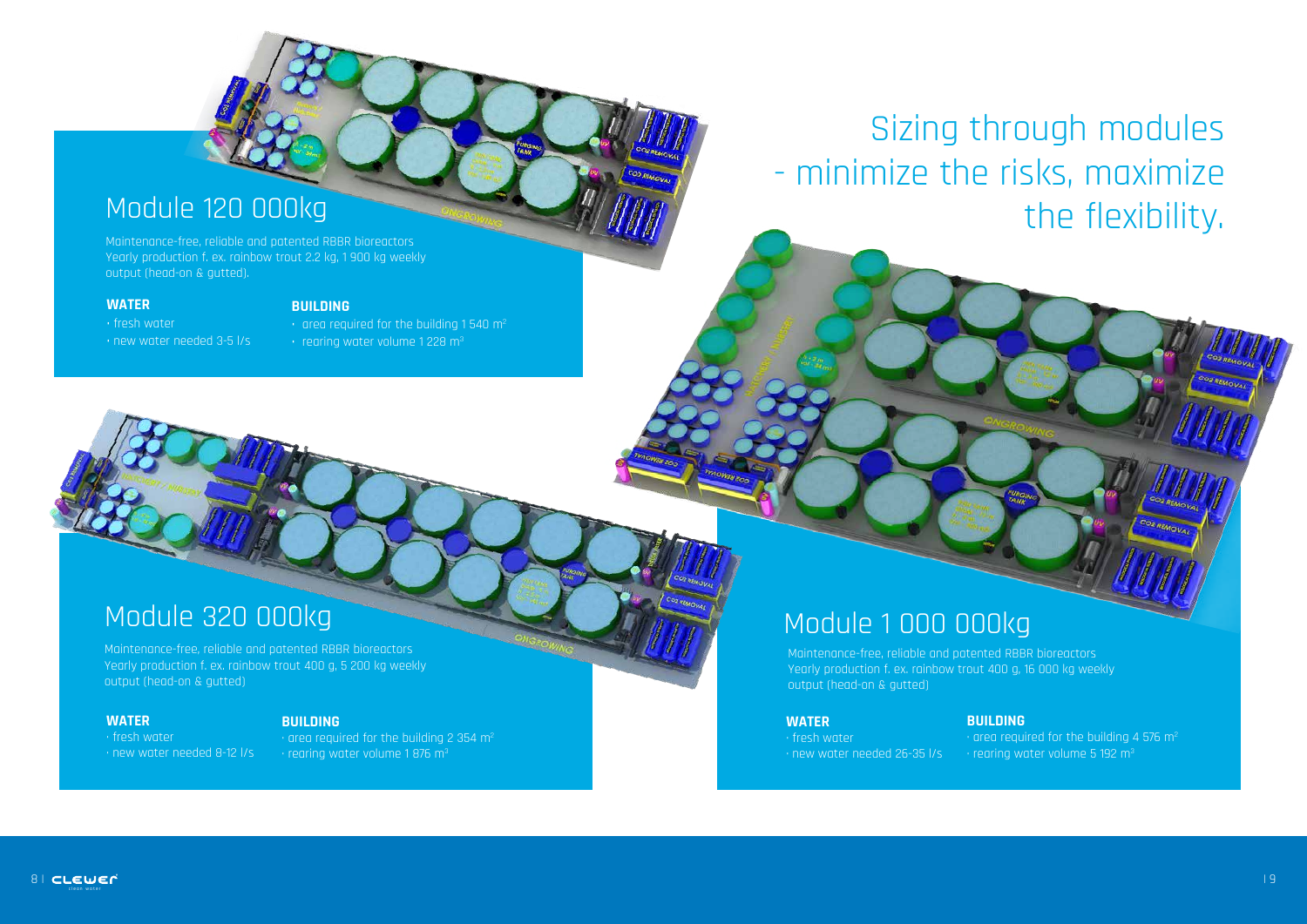





# We provide training for the personnel

Biofilters (Clewer RBBR) Drumfilters (Faivre) Flotation units (Clewer) UV-filters (UltraAqua) Ozone generators Oxygenation units

### Aeration and degassing units Feeding systems Devices and tanks Research equipment and meters Other equipment according to customer's need





Modern RAS facilities are technical, high-investment systems that require well-educated and trained personnel to take care of the systems along with the fish. The module sales include the training as agreed with the customer.

Our aim is to be there along the way – from pre-training of the personnel to start-up phase and the whole production cycle. We will be giving



practical training possibilities of fish husbandry, biosecurity and daily routines as well as the guidance to use, control and optimize the RAS system technology of the farm. The experience is gained during years and we offer the support as agreed.

We have also organized several courses of aquaculture and fish processing for different kind of groups.



## RESEARCH MODULES

Turn-key delivery, flexible design according to customer's needs. Whole piping system can be above ground. Scalable to different extents and levels of automation. Possibility to select watering for each tank in systems with several water qualities.